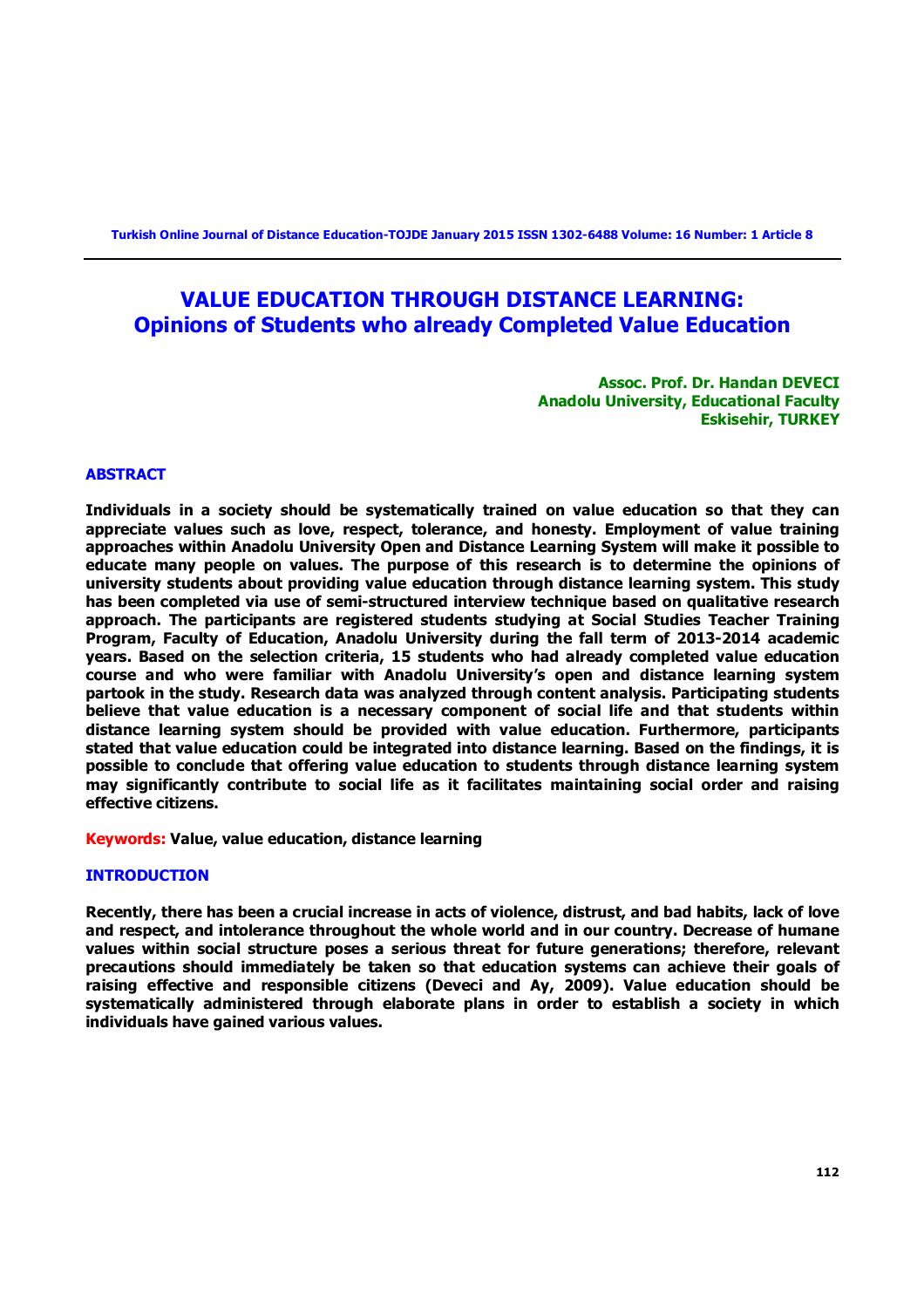**It would not be wrong to state that individuals without values such as love, respect, tolerance, mercy, honesty, and sedulity would more probably display destructive and negative behaviors and more easily be involved in acts damaging for a society. Thus, it seems more important for students in an education system to gain values rather than to accomplish high academic success. Known as modern sources of value education, Dewey and Whitehead emphasized that education was expected to grow "whole persons" and that it had to be useful/functional as early as the beginning of 20th century (Shea, 2003). Kirschenbaum (1995) underlined that the nature of value education entailed helping people and other beings. As for Kirschenbaum, the primary goal of value education is to make each individual lead a better and happier life; and the second goal is to contribute to the welfare of the society. Value education helps the young to pursue a decent life by aiding them to gain values (Akbas, 2008).** 

**Being a significant domain in need of education to develop and mature (Doganay, 2009), values have different conceptual definitions. Turkish Language Association (2009) defines the concept of value as "an abstract criterion to appraise the importance of something, what something is worth, and preciousness". Value is an abstract unit of measure to appraise concrete or abstract concepts; it is a word to describe the status and significance of animate and inanimate entities, events, and phenomena (Koknel, 2007). Values are standards, beliefs and moral principles accepted by and individual or a social group (Collins English Dictionary, 1991). Briefly, a value is a choice determining how one perceives life and what his/her goals are, affecting the decisions, reflecting the beliefs, and shaping the principles (Baloglu and Balgamis, 2005).** 

**On the other hand, value education can be explained as teaching values to students by teachers or other adults, administering various relevant activities accordingly, and conducting research in order to impose the meanings of basic values on students' minds. Value education is attained at home, school, several other institutions, and everywhere directly within life as a process. What value education includes as themes are character and moral development, religious training, spiritual improvement, citizenship training, personal, social, and cultural development (Deveci, Gultekin and Bayir, 2009; Wikipedia, 2009).** 

**During the 18th National Education Council, it was underlined that value education should be actively incorporated within every level of formal and non-formal education and that necessary regulations should be enacted in order to effectively employ mass media streams to raise public awareness about value education (MNE, 2010). Distance learning is a crucial channel offering the opportunity to use mass media devices and its new technologies for education. Various educational problems are tackled through use of distance learning in many parts of the world. The first contemporary distance-learning model to have been used in Turkey is Anadolu University distance education system. This system has been helping those wishing to have a vocation and those others hoping to improve their educational backgrounds (Demiray, 2010).** 

**Literature review shows that there are several approaches in value education (Sunal and Haas, 2002; Superka et.al, 1976). Following are general guidelines as to how these approaches can be employed within distance learning.**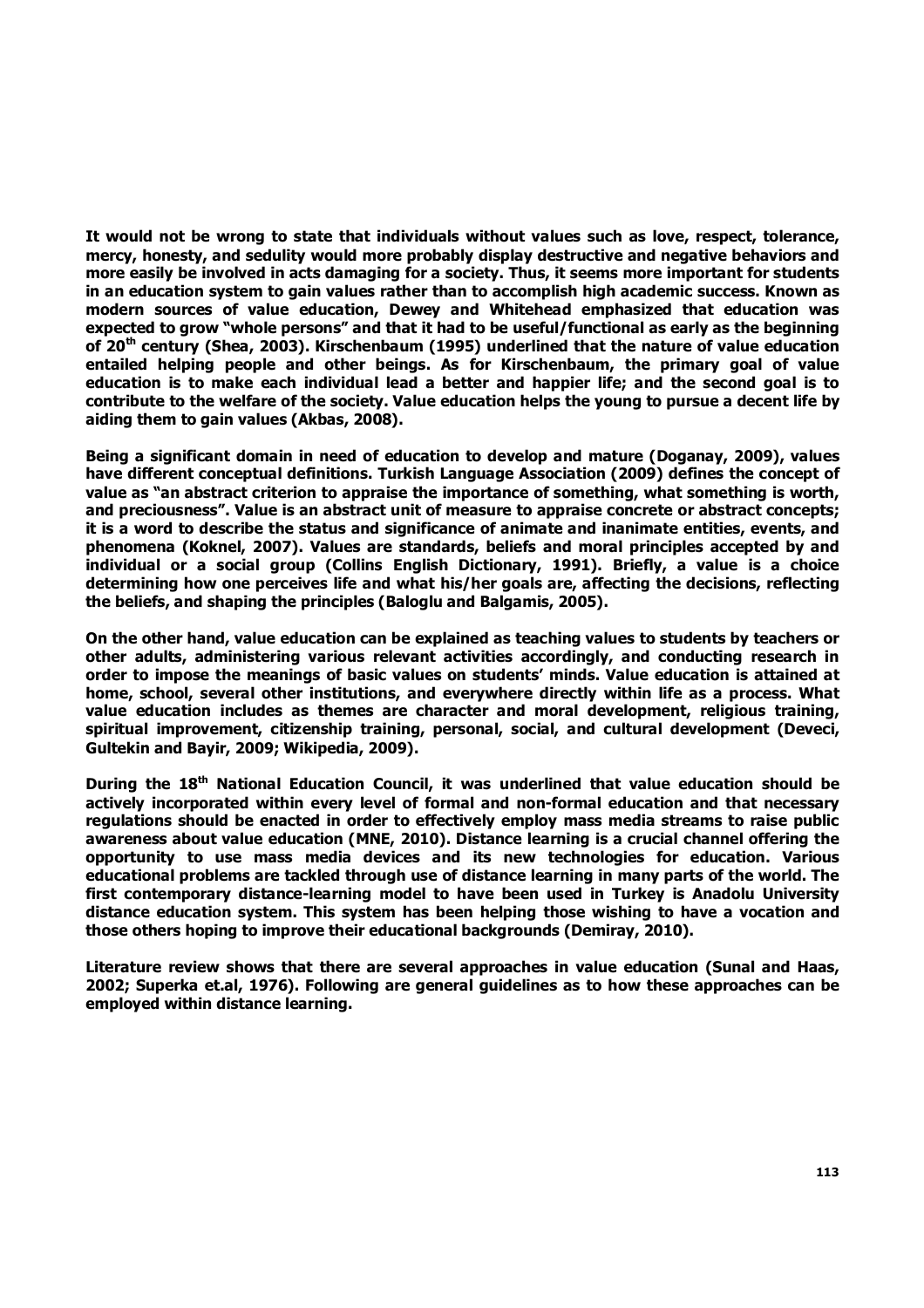#### **Inculcation**

**This approach aims to instill and internalize certain values in students and to change the values of students so that they can more nearly reflect certain desired values (Cengelci, 2010). Activities targeting value education can be conducted across several courses within distance learning. For instance, some short stories can be placed in coursebooks in order to guide the students, and animations of these stories can be incorporated within TV programs. This approach facilitates value education through participation into various activities within the scope of Community Service Course included in the curriculum of distance learning.** 

#### **Clarification**

**This approach makes the individual aware of his/her emotions, beliefs, values, strengths and weaknesses, helps him/her own the honor of life. This one investigates the ways how students state their value choices, how they evaluate them, and how they use the values in their daily lives (Akbas, 2008). Within this approach, it may be possible to enclose several problem-solving activities into the coursebooks or courses conducted through video-conference method so as to make students think about their own solutions. Related dramas can be broadcasted via TV or radio programs in order to help students with their decision making skills. Similarly, several pages on values can be spread among inside the course books. These pages on values may include a problem situation, a two-to-three paragraph text, a part of a movie, or a painting.** 

#### **Moral Development**

**Moral dilemmas can be questioned through group discussions to be held in e-learning courses with the aim of supporting moral development of students within distance learning system. Anchored by a teacher, these moral discussions offer students the chance to verbalize what they think about the dilemma and to defend their standpoint.** 

#### **Analysis**

**The aim of this approach is to help students employ scientific research and thinking process to be able to solve problems they face concerning the values (Doganay, 2009). Problem cases about values can be derived based on the life of an important person, and these can be provided to the students via books, television, and other e-learning opportunities within distance learning. Since this approach depends on the questions posed by the teacher about the case study, it is perfectly appropriate for educating adults.** 

#### **Character Training**

**Character training is defined as the process to help students understand basic ethical concepts, bond with these concepts, and change their behaviors in accordance with these values (Cengelci, 2010). Within this approach, it may be possible to conduct e-meetings, make use of cooperative learning activities, design tasks to improve consciousness, and teach conflict management via utilizing the learning tools of distance education.** 

**Value approaches above can be applied by associating them with relevant units and topics in several courses within distance education. Literature on value education points that a majority of the works focus on primary education, and that these works generally cover subjects such as teachers' and students' opinions concerning the value education, instructional programs and coursebooks, and the effectiveness of approaches employed in value education (Akbas, 2009; Balcı**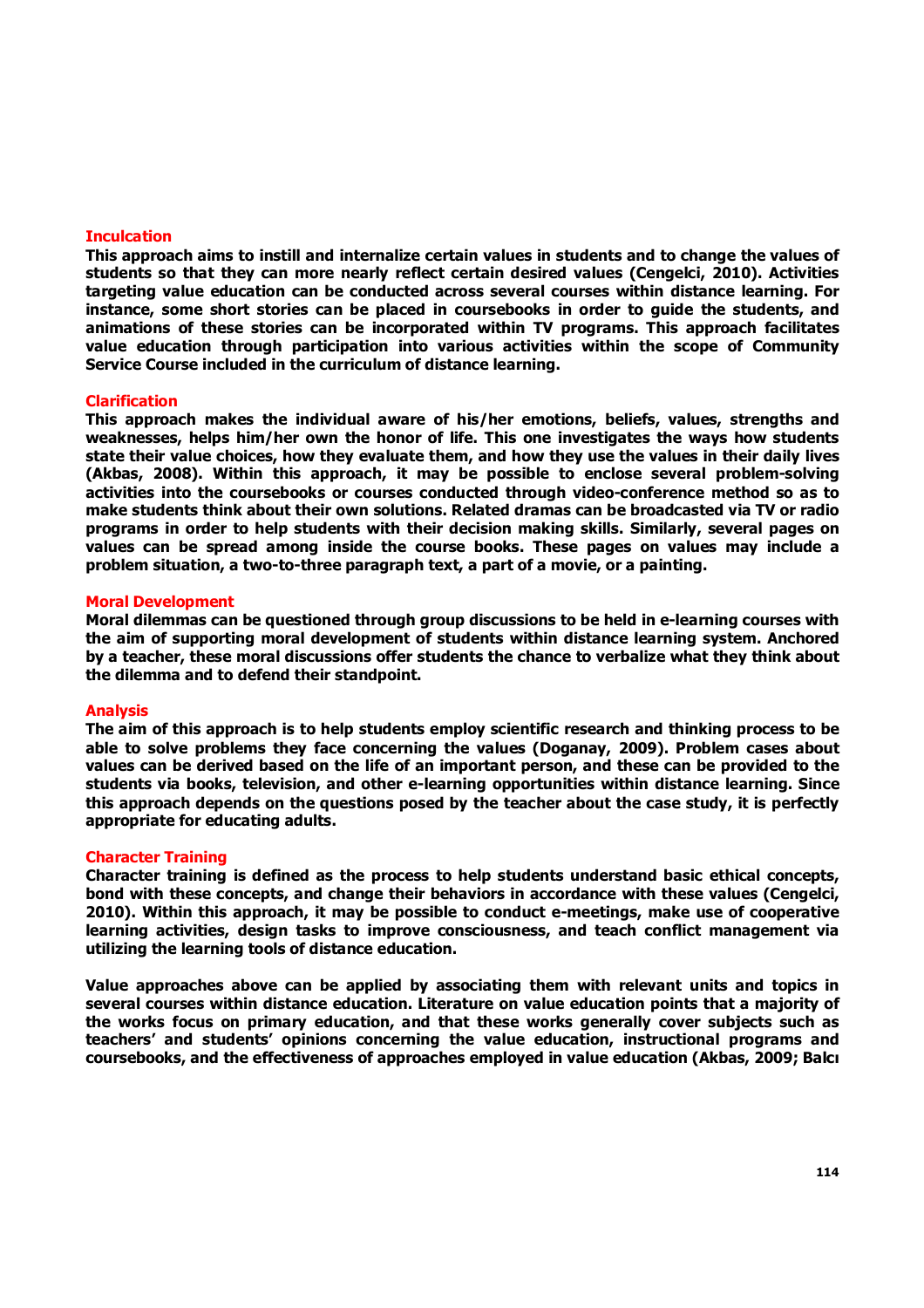**ve Yanpar Yelken, 2013; Baydar, 2009; Husu ve Tirri, 2007; Keskin 2008; Kus, 2009; Yazar ve Yanpar Yelken, 2013; Yigittir ve Kaymakci, 2012). There are few studies where value education and distance learning are examined together. However, as stated by Sivaswaroop (2009) citing Johnson (1991), distance learning should not only strive to teach skills and information, but also values.** 

**This study has been designed to draw attention on value education within distance learning and to determine the opinions of students who are already aware of value education since they completed a related course about the necessity of value education within distance learning system. Anadolu University Open and Distance Education System plays a major role in tackling educational problems in Turkey with its one million seven hundred and fifty thousand students and more than one and a half million graduates.** 

**Along with meeting the demand for higher education in our country, this system also trains personnel for national education, health sector, religious studies, agriculture, police, military police, navy, army, and air force (Anadolu University, 2014). The number of individuals having value education will dramatically increase through use of various approaches to equip them with values targeting physical, intellectual, moral, esthetic socio-economic, and political aspects of personality (Quisumbing and Leo, 2005) within Anadolu University Open and Distance Education System. Directly or indirectly inclusion of value education into the system following this study is expected to contribute significantly to social order and a society composed of effective citizens.**

## **Purpose of the Study**

**The aim of this research is to determine the opinions of university students who completed value education course and who are familiar with the distance learning sytem of Anadolu University about providing value education through distance learning system. Accordingly, answers for the following questions have been sought.**

**What do university students think about;** 

- **the necessity of value education for a society?**
- **the necessity of providing value education to students within distance education system?**
- **the value education process for the students within distance education system?**
- **the social benefits of providing value education to students within distance education system?**

#### **Limitations**

**The findings of this study are limited with the opinions of sophomore and senior students who took the elective course on value education and who study Social Studies Teacher Training Program at Faculty of Education, Anadolu University during 2013-2014 academic year.** 

#### **METHOD**

**Aiming to determine what university students think about offering value education within distance learning system, this study has been completed through semi-structured interview technique based on qualitative research approach.**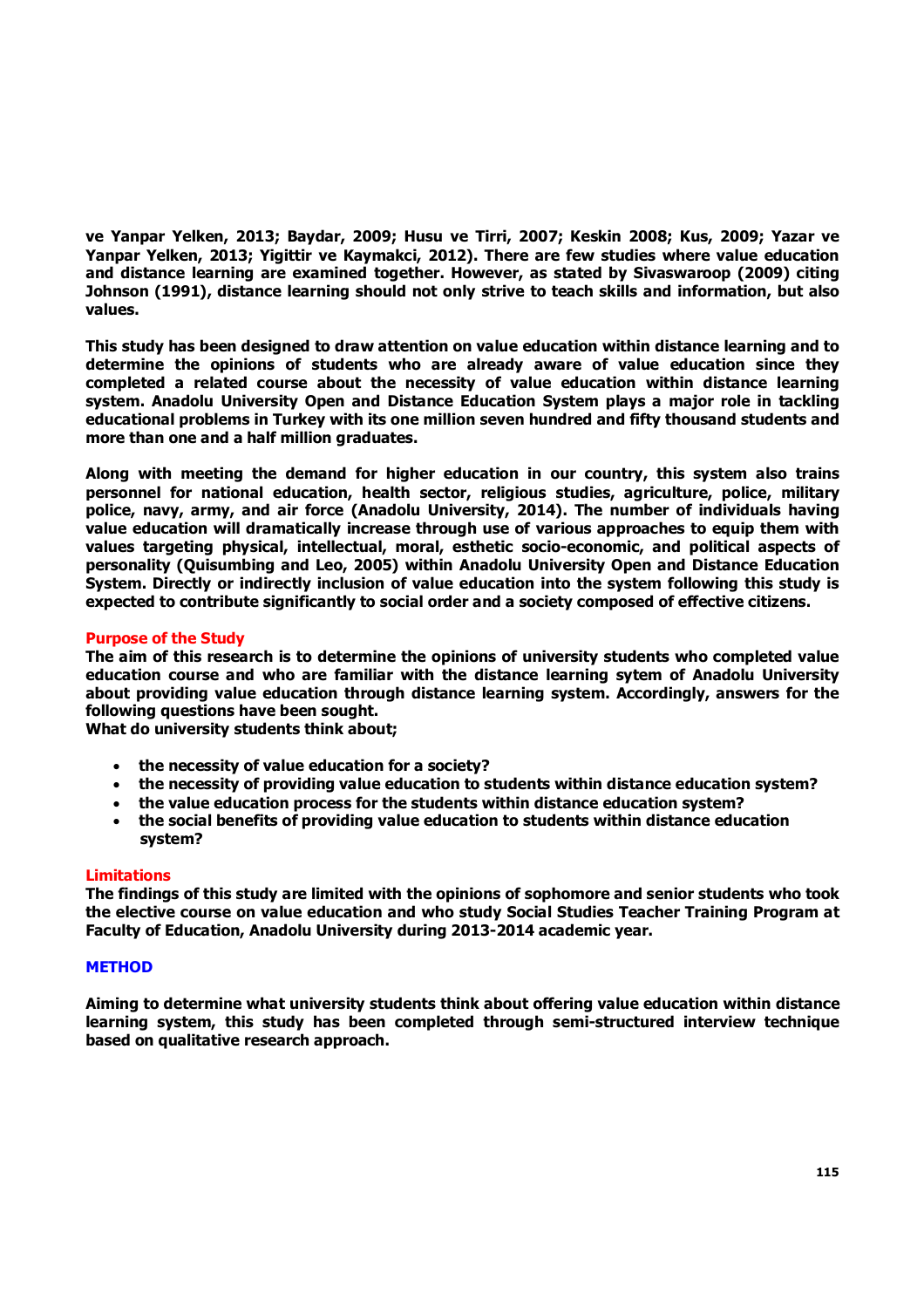#### **Participants**

**This research has been conducted with students studying Social Studies Teacher Training Program at Faculty of Education, Anadolu University during the fall term of 2013-2014 academic years.** 

**Totally, 15 teacher candidates who already took the value education course participated in the study. Since being aware of value education and having scientific knowledge on it was deemed important, basic selection criteria were to have completed 'Value Education Course' and to be familiar with distance learning system of Anadolu University. Because the only course on value education is included in the curriculum of Social Studies Teacher Training Program at Anadolu University, the research has been conducted within this course in this program.** 

**Criteria sampling, one of the purposeful sampling methods, has been used in the study, and voluntary students who took the Value Education Course participated in this research. Of all the participants, 12 are sophomores, 3 are seniors, and 10 are females and 5 are males. Of all the subjects interviewed for the research, 2 are students at both Faculty of Education and Open Education Faculty, and one of them graduated from Open High-School.**

#### **Data Collection**

**In this research, a semi-structured interview form was prepared in order to determine the opinions of university students about providing value education within distance learning system. Pilot interviews were conducted with two university students following the advice of field experts so as to establish the content validity of the interview form. By this way, potential difficult points impeding the clarity of the questions on the interview form were identified and necessary adaptations and corrections were carried out.** 

**Prior to the interviews, all students were informed about the research, and consent forms were signed by all the participants. All interviews were audio-recorded. All interviews were completed in January, 2014.** 

# **Data Analysis**

**Content analysis, one of the data analysis approaches, has been employed for data examination. As dictated by content analysis, following steps were followed for data analysis; data coding, labeling themes, categorization of the data in accordance with the codes and themes, and interpretation of the findings (Yildirim and Simsek, 2005). In this sense, answers given for the interview questions were descriptively defined, then coding was carried out, related codes were gathered under a title, themes were formed, and findings were put under relevant categories. The reliability of the research has been settled through double analysis of the data by two researchers,**  and by using the formula 'P (Agreement  $\%$ ) = [ Na (Agreement) / Na (Agreement) + **(Disagreement)] X 100' (Miles & Huberman, 1994). The result of the formula is P = % 98 which meant that the research is reliable.** 

#### **FINDINGS**

**In this section, findings are presented in tables, and participants' opinions were quoted where necessary. Table: 1 displays participants' answers regarding the question about the necessity of value education for a society.**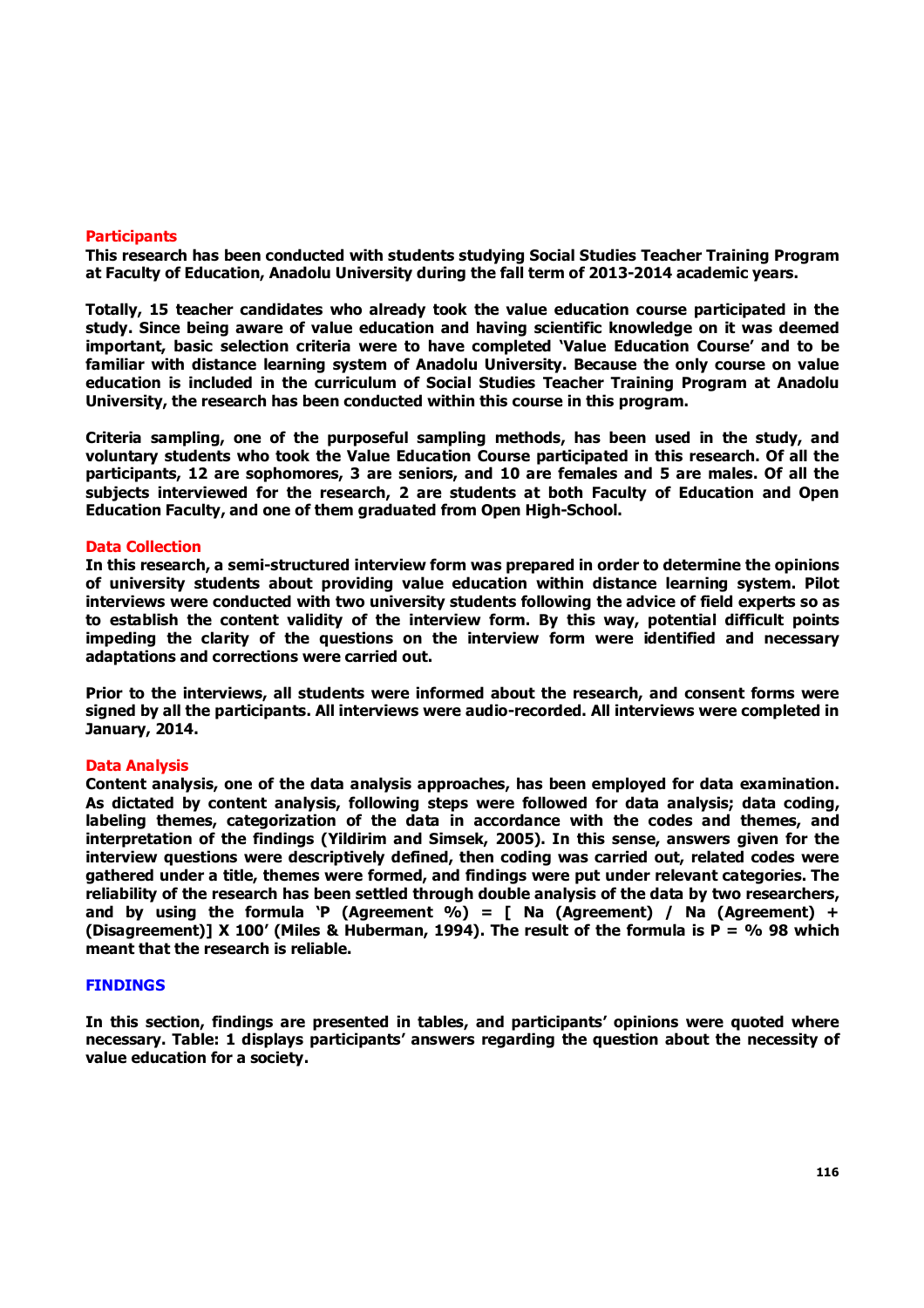# **Table: 1**

**Opinions of university students about the necessity of value education for a society**

| Value education is necessary for a society.                               |
|---------------------------------------------------------------------------|
| Individuals should absolutely gain values either in family or at school.  |
| Every human should have values such as honesty, respect, and tolerance.   |
| There is a need to adopt values for daily life.                           |
| People should have moral values.                                          |
| Interpersonal relations should be organized.                              |
| It is necessary to have values to be useful for a society.                |
| Value education is the most significant field of education for a society. |
| Effective citizens should be furnished with values.                       |
| Values contribute a lot to personal development.                          |

**Participating students believe that value education is of crucial importance for a society. Regarding value education as a necessary component for a society, students stated that individuals within any society should absolutely be taught about the values in order for the social order to prevail. What makes value education compulsory are the fact that each member of a society should bear values such as honesty, respect, and tolerance, the necessity to arrange daily life and interpersonal relationships, and the need to raise individuals adopting moral values.** 

**Similarly, participants also mentioned that value education is essential in terms of being beneficial for a society, raising effective citizens, and personality development. University students underlined that value education is the most significant educational field for any given society.**

**One of the participants (S.4) stated the following with respect to the necessity of value education for daily life** 

> *An overview of the society clearly displays the need for value education in many fields. An adult smokes, and throws his cigarette away when he is finished. People without values act like this. If you collect the cigarette butts in the streets, you may easily pile a huge butt-dump. Providing value education for the members of a society may be a remarkable precaution to stop this cigarette-dump.*

**Likewise, participants think that value education matters significantly in terms of arranging relationships in daily life, ensuring that people turn into effective individuals with steady personalities enhanced by values such as honesty, respect, and tolerance.** 

**Table: 2 depicts the opinions of university students who already completed value education course about the necessity of offering value education to students within distance learning system.**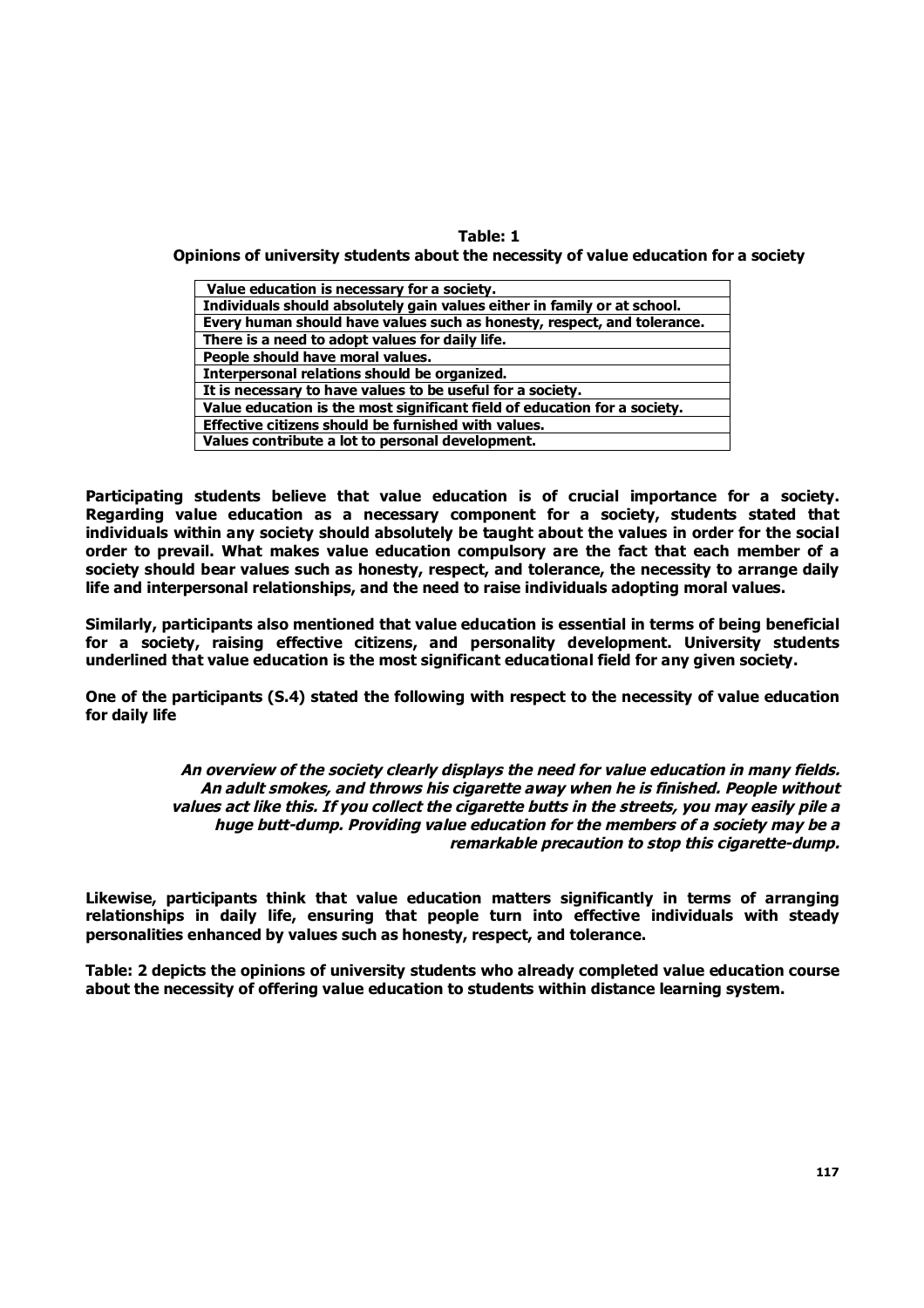# **Table: 2**

#### **University students' opinions about the necessity of providing value education to students within distance learning system**

**Students within distance learning system should be provided with value education. Distance learning is a vast tool to spread value education throughout the whole country. Unethical behaviors can be eliminated. People living in far away spots can be accessible. Workplaces will be full of fair, honest, and hardworking workers. Professional ethics can be attained. Having values matters more than having professional knowledge. It raises awareness of values.**

**It may not be beneficial to provide value education to students within distance learning system. It is too hard to gain values.**

**Even face-to-face education can't succeed in value education.** 

**Students who already took value education course think that their peers in distance learning system should be given value education as well.** 

**Participants underlined that distance education reaches out to many students and that training those students on value education would mean training the entire country, which proves the usability of distance learning for value education.** 

**Underpinning that a majority of the students in distance learning system work at the same time, participants believe that unethical behaviors can be eradicated and that raising fair and honest workers with a well-balanced code of ethics can be facilitated through value education. Emphasizing that gaining values is of more significance than having professional knowledge, university students stated that their peers in the distance learning system should absolutely be equipped with values. The least outcome of providing value education to students in distance learning can be a well-educated level of awareness of regarding values. Following are opinions of a university student (S.3) about the necessity of giving value education to students within distance learning system and how unethical behaviors can be stopped by this way.** 

> *I have some experience since I graduated from an open high-school. For example, some people took exams instead of others, and this led to injustice. Students may be furnished with an awareness and consciousness concerning honesty through value education, and such unethical behaviors can be diminished or eliminated. Furthermore, open-education students should also be considered as mothers, fathers, and workers. Training them on values would improve the society as a whole.*

**Holding the belief that furnishing students with values is a tough and long-winded process, few of the participants said that even face-to-face education had to tackle many difficulties in value education, and that, therefore, it might be a useless effort to try value education for students within distance learning.**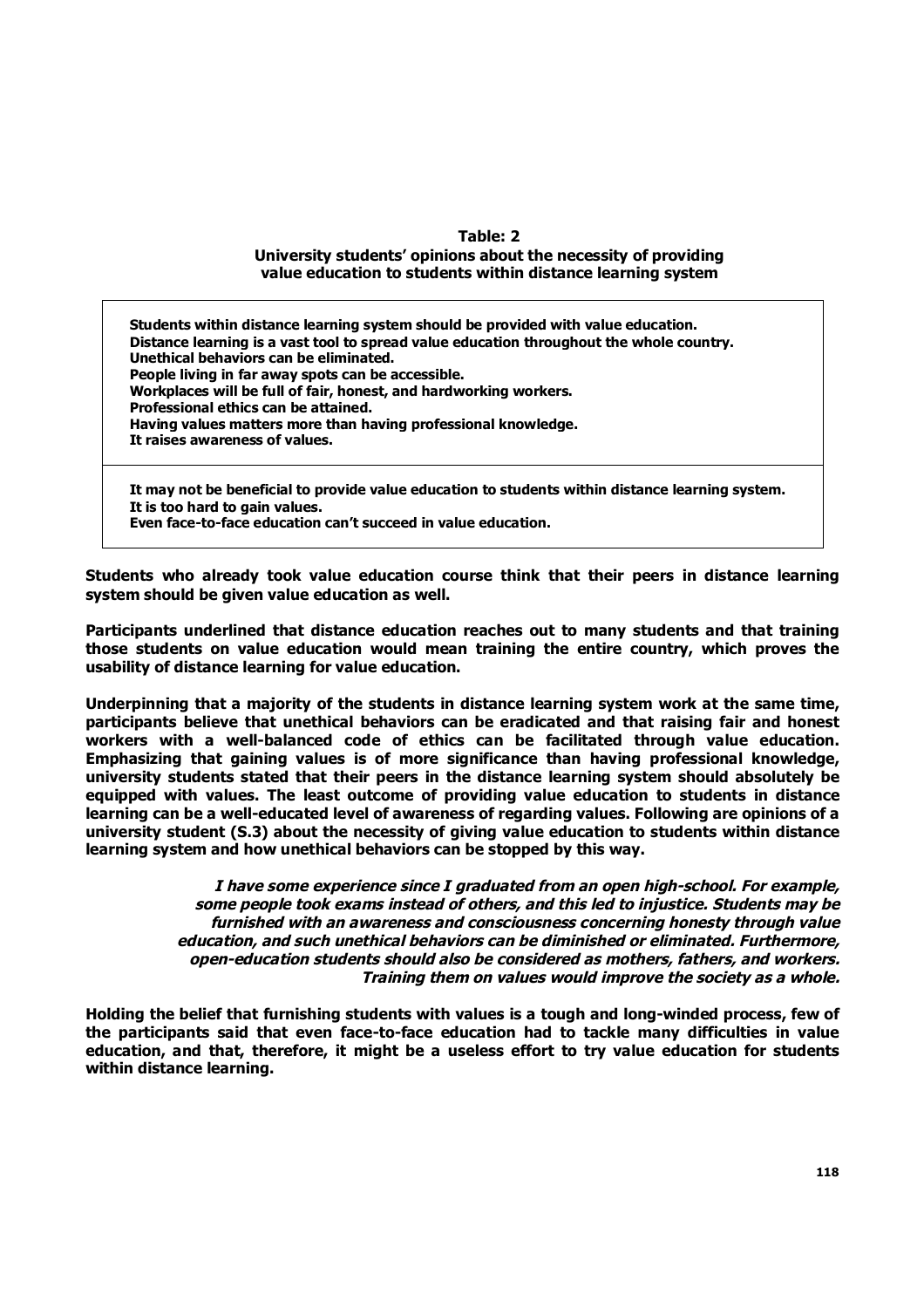**A university student (S.14) stated his/her opinions as follows:**

*We do not gain some values in the classroom while we study value education course. So, I'm not quite sure how beneficial distance learning can be for value gaining, I guess what is taught would not transfer from the class to practice. It is of vital significance how to present value training through open education. It wouldn't be useful if students have to study the subject from a book and than have to take a multiple-choice exam about it.* 

**University students in this research think that distance learning has a tremendous influence for value education with respect to its extensiveness in reaching a seriously wide population.** 

**Highlighting the difficulties of providing value education, some of the participants mentioned that value education can't be conducted through distance learning.** 

**The opinions of university students who already took the value education course about how to present value education to students within distance learning are shown in Table: 3.** 

> **Table: 3 What can be done within the value education process targeting students in distance learning system according to the university students?**

| TV and radio can be used                                                                   |
|--------------------------------------------------------------------------------------------|
| TV programs can be prepared                                                                |
| TRT-School can be used                                                                     |
| Movies highlighting values can be shown on TV.                                             |
| Animations can be prepared                                                                 |
| Personal stories can be scattered among various media settings                             |
| Radio programs can be prepared                                                             |
| Technological means can be employed                                                        |
| Video-conferences can be conducted                                                         |
| Value education can be turned into a project within distance learning                      |
| E-certificate programs can designed                                                        |
| Face-to-face education can be utilized                                                     |
| Seminars can be organized at workplaces where a great many of workers are also students in |
| distance learning system                                                                   |
| Value education course can be delivered                                                    |
| Value education centers can be established in several cities                               |
| Coursebooks can be used                                                                    |
| Values can be spread in coursebooks                                                        |
|                                                                                            |

**Participating students stated that value education could be presented through integration with distance learning. In this sense, tools of distance learning such as TV and radio programs, videoconferences, and e-certificate programs can easily be employed for value education. Similarly, examples and stories about values can be put inside various coursebooks. Stories and movies underlining values may be broadcasted in order to efficiently make use of the TV system. Participants think that value education course may be incorporated into TV and radio programs**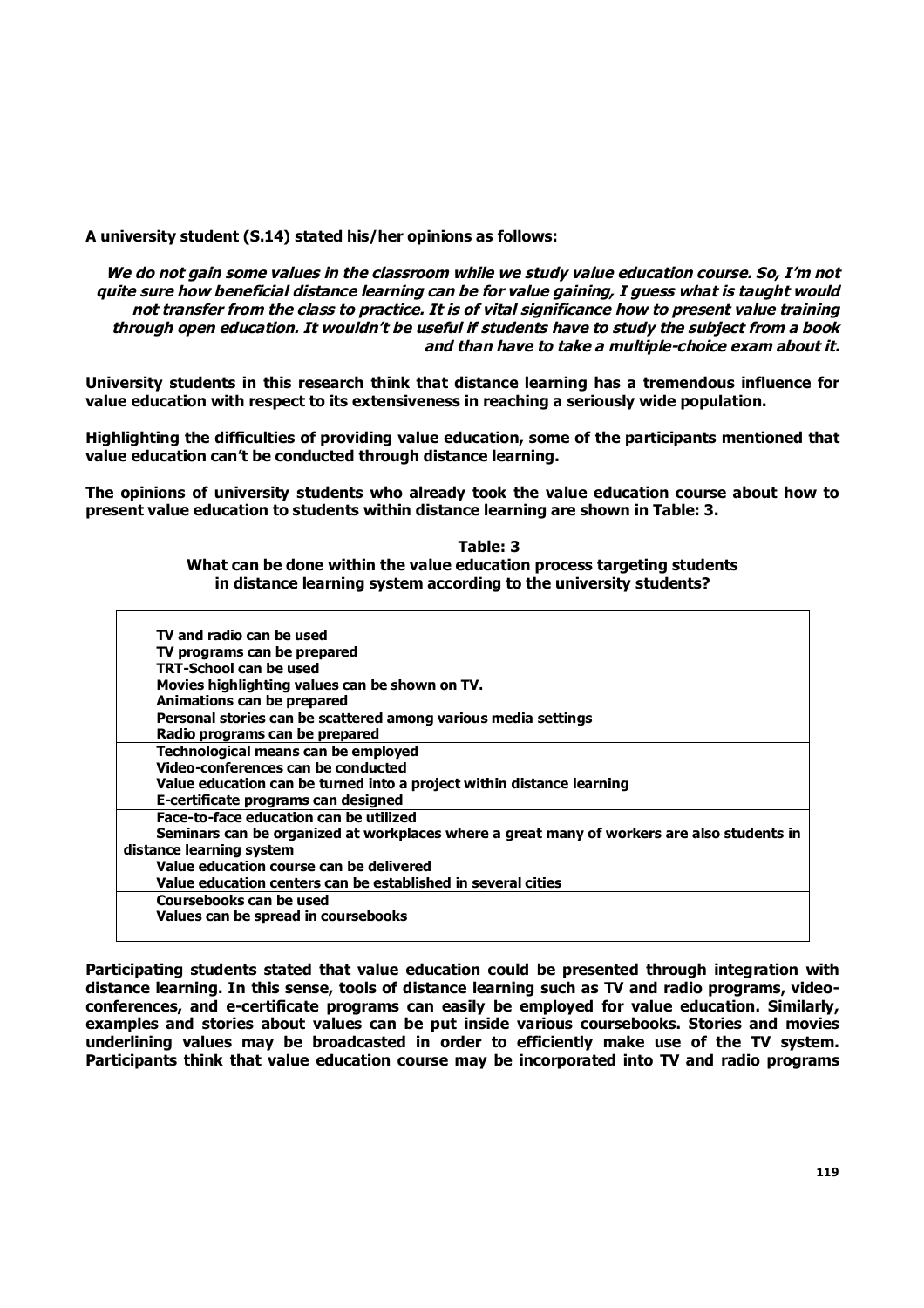**within distance learning. Likewise, value education centers that would offer seminars can be established in some cities, and in this way, value education can be supported through several faceto-face organizations.**

**A university student (S.11) stated the following as to how value education can be given to students within distance learning system:**

> *Value education centers can be founded in some cities with a high number of openeducation students such as Diyarbakir and Ankara, and value education course can be provided in a face-to-face setting through monthly seminars. In this way, students would feel that they are valuable for their university. Since value education is very important for both individuals and societies, these centers might be very resourceful in terms of raising awareness and producing a society in which all the individuals know themselves.*

**Based on the research findings, one can conclude that value education can be provided through TV and radio programs, video-conferences, and coursebooks within distance learning system. Participating university students were asked what kind of benefits it would bring to provide students in distance learning system with value education, and their answers are given in Table 4 below.** 

#### **Table: 4 Social benefits of providing value education to students within distance learning system according to university students**

|                            | Social order can be achieved                                       |
|----------------------------|--------------------------------------------------------------------|
| The society gets organized |                                                                    |
|                            | It contributes to formation of a society composed of honest people |
| Differences are respected  |                                                                    |
|                            | A more peaceful and happier society emerges                        |
|                            | <b>Sensitivity for ethics increases</b>                            |
|                            | A huge group of people are furnished with values                   |
|                            | It helps raising effective students                                |
| It makes people fair       |                                                                    |
|                            | People become more responsible                                     |
| <b>Rules are followed</b>  |                                                                    |
|                            | People adopt positive attitudes                                    |

**As for university students, training students in distance learning system about values may yield socially significant benefits. According to the participants, offering value education to a mass body of people from many different layers of society may contribute seriously to the formation of a more peaceful and happier society composed of honest people. Educating the majority of people in a society about values help people adopt positive attitudes, lead to social order, and increases sensitivity towards ethics. Besides, the number of effective citizens grows vastly. A university student (S.8) said the following about making value education accessible for a huge group of people through distance learning system:**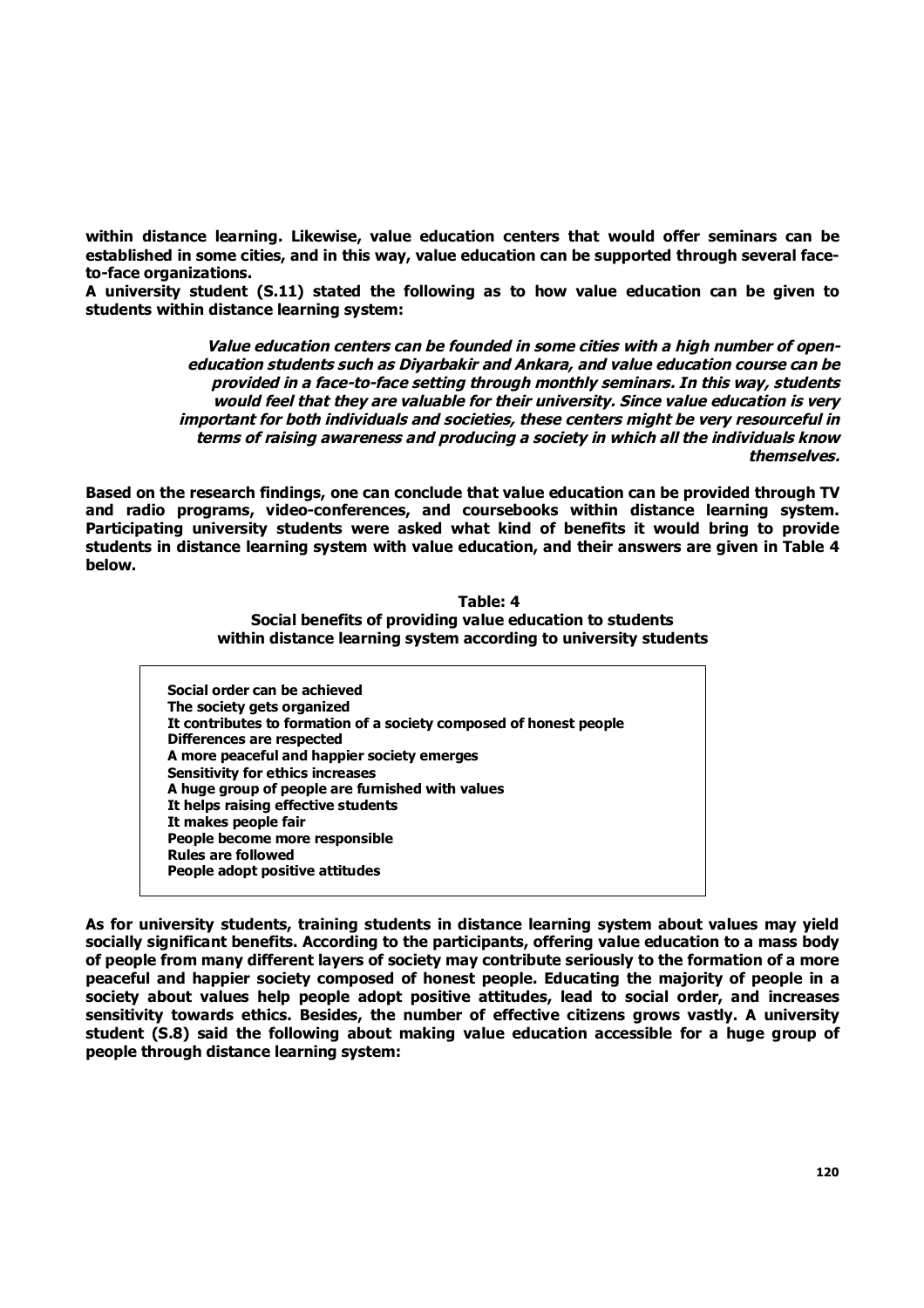*By reaching out to as many people as we can, we may appeal to a high number of individuals in a society. Through distance education, we first reach the individual in person, then to his/her family and friends, and finally to every nook and cranny in a society. In this way, the number of people appreciating the importance of value education, acting accordingly, and respecting differences will significantly increase.* 

**Conducting value education through distance learning may tremendously and positively contribute to social order and efforts to raise effective citizens, hence, the future of a country.** 

## **CONCLUSION AND SUGGESTIONS**

**The opinions of participating university students who took the value education course about administering value education through distance learning system have been presented under several categories; these are the necessity of value education for a society, the necessity of conducting value education for students within distance learning system, the process of value education through distance learning, social benefits of conducting value education for students within distance learning system.**

**Participating university students believe that value education is necessary for a society. Research findings indicate that education is the primary way to furnish individuals in a society with values.**

**In addition, research findings also point to the significance of value education in order to establish a society composed of individuals who love, respect, and tolerate each other and who hold moral values. As stated by Scapp (2003), the need for value education is underlined by the threat that the whole humanity is under, namely wars, terrorism, and human rights violations. Durkheim (2004) believes that events leading to corruption can't be avoided unless moral forces in a society start acting and people exert genuine efforts for social interests. Since moral goals aim a society as a whole, it won't be wrong to say that a society consisting of people with moral values would have healthier structures.** 

**Participants stated that value education process could be organized and conducted via use of TV and radio programs, video-conferences, and e-certificate programs within distance learning system. As pointed by Bozkaya (2006), students can ask questions, perform group works for given tasks, try to understand and interpret the information through synchronous interaction, reach main sources of information, and discuss their opinions online via video-conference system, also known as virtual classroom in the literature.** 

**A value education course augmented and strengthened with video-conference may have similar effects to the one conducted in face-to-face settings.** 

**Emphasizing that distance learning system is a considerable source of power in terms of equipping individuals and a society with values, participating university students mentioned that conducting value education within distance learning is important due to several reasons. Sivaswaroop (2009) expressed that values are constantly learned within lifelong learning, and therefore, open and distance education is more advantageous with respect to increasing sensitivity towards ethics and values as compared to traditional learning settings. Giving the example of how national values can**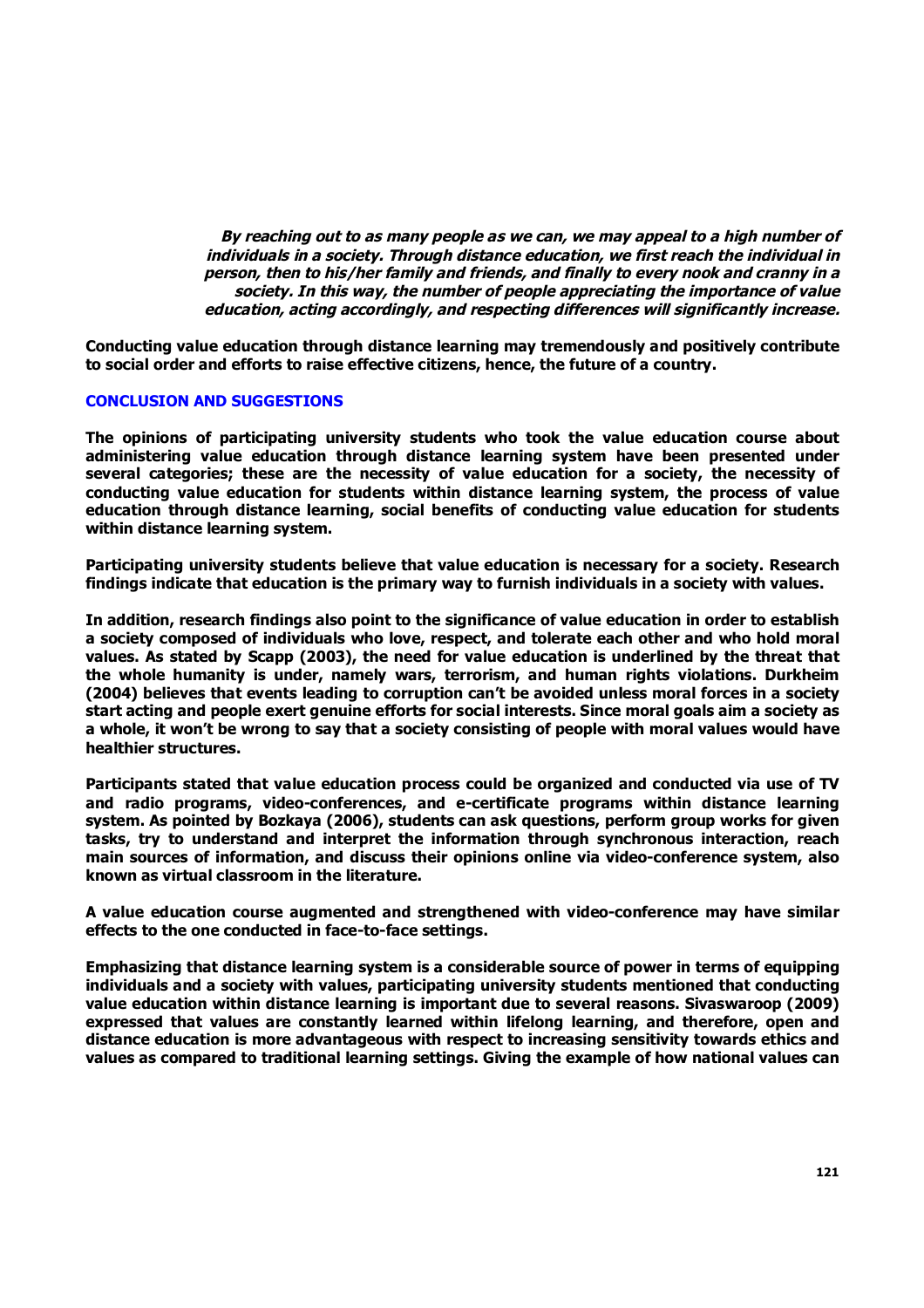**be taught to Turks living in Europe, Toker Gokce (2008) stated that desired cultural values could easily be transferred to individuals living in different places since distance learning erases the spatial differences. According to Toker Gokce (2008), any government wishing to preserve the identity of a nation state can reach out to its citizens living in different countries and can furnish them with national values through use of distance learning systems. Distance education can be employed both to protect national culture and to spread global culture. Tuncer and Taspinar (2008) analyzed Suanpang et.al's (2004) study in which traditional education and distance learning were compared in terms of efficacy, skills, values, and ease of use, and underpinned that distance learning was more effective in improving every aspect including the values.** 

**Referring to the difficulties of value education, several participants mentioning that even face-toface education falls short in terms of value training said that distance education would have no influential role in teaching values to people. However, Koksoy (2004) believes that e-learning will be a remarkable alternative to traditional learning and that it will play a major role in terms of meeting the educational needs at every level. Based on the findings of this research and what Koksoy thinks about it, one can conclude that distance learning may well be employed for value education.** 

**E-learning services within Anadolu University Distance Education System started in 1994 in order to offer the chance to study through computerized settings together with TV programs and books. Students can study and learn some courses at their own pace through interaction by using related soft-wares within computer-assisted learning settings (Anadolu University, 2014). Value education course to be conducted through e-learning services provided by Anadolu University can have an influential role in gaining values to the society.** 

**Participating students who already completed value education course mentioned that administering value education course through distance learning system may have prominent contributions with respect to establishing a more peaceful and happier society composed of honest people.** 

**This may help the formation of a developed society with effective citizens. Some scholars use the term value education as an umbrella definition to cover ethics and citizenship education (Wikipedia, 2009).** 

**As expressed by Sugur and Savran (2006), Anadolu University Open and Distance Learning System stands as the one with the highest number of students among the other examples throughout the world. Students in Open Education in Turkey have different personal aims and they are mainly adults with families professionally working as a member of an occupational group as civil servants or workers and living mostly in urban areas. Providing value education to such a crowded student group with diverse profiles would undoubtedly and dramatically contribute to social order and raising effective citizens.** 

**Kaltsounis (1987) stated that values are intrinsic source of power affecting and controlling an individual's behaviors. Since values help individuals contain their behaviors, value education poses a great potential with respect to maintaining social order. Offering value education to students in**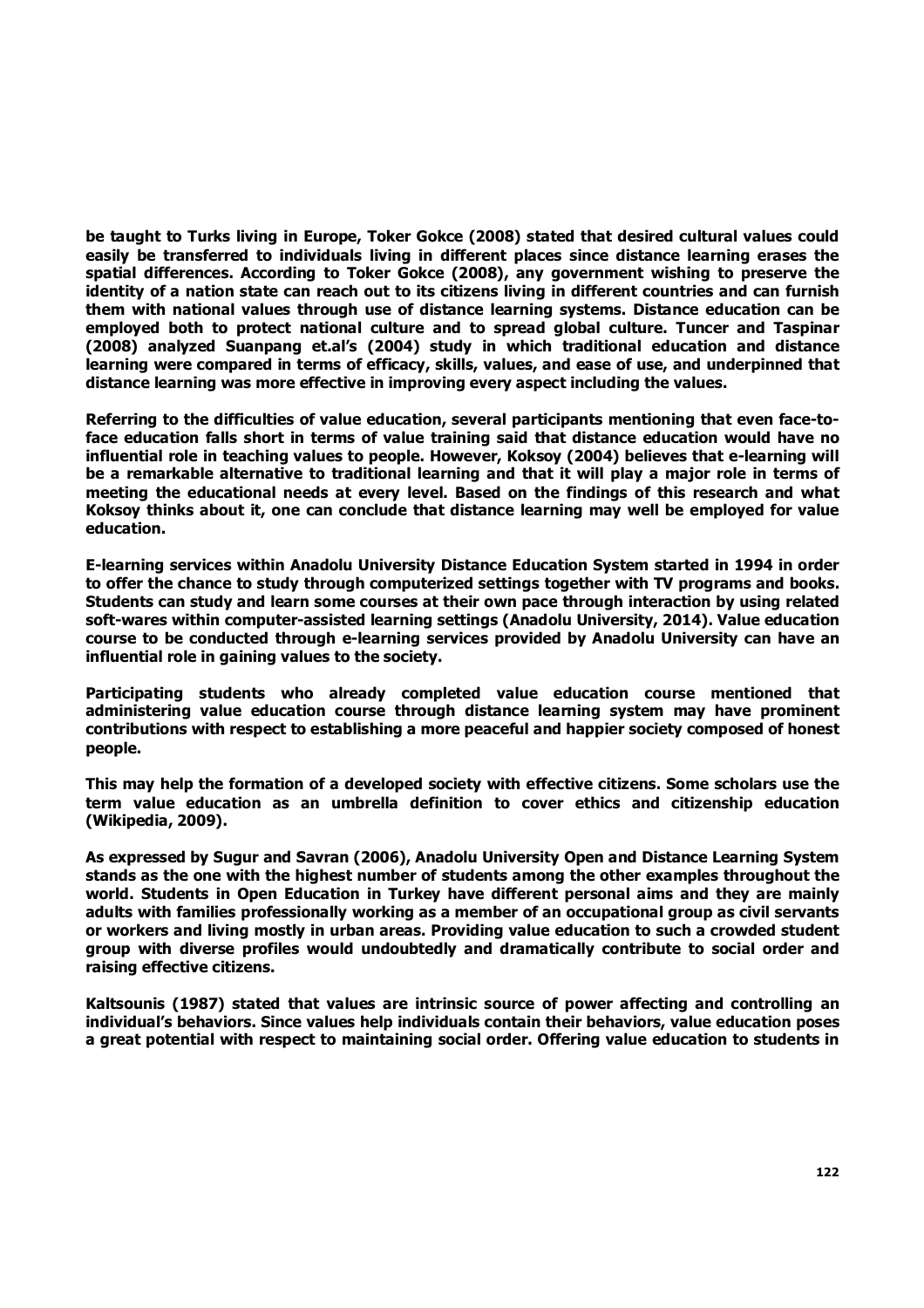**the open education system may help establish a society consisting of individuals who can control their behaviors. Following can be suggested based on the research findings:**

- **Value education should be provided within distance learning systems either directly or indirectly. In terms of direct approaches, value education course can be incorporated into the programs. As for indirect approaches, values can be scattered across different tools and topics.**
- **Online instructional settings such as websites can be designed for value education.**
- **Value education centers can be established for distance learning students in different cities, and these centers can regularly organize value education activities and events.**
- **Various programs and shorts to be broadcasted on TRT-School can be prepared.**
- **Several projects aiming to furnish open education students with values can be developed, and project results can be depicted via related research studies.**
- **Research studies can be conducted to indicate the efficacy of administering value education within distance learning system.**

# **BIODATA and CONTACT ADRESSES of AUTHOR**



**Assoc. Prof. Dr. Handan DEVECI is a member faculty of Anadolu, Depertment of Primary Education, Social Studies Education Programme. She got her bachelor's degree and Master's degree in curriculum and instruction, and she has a PhD in primary school education. She completed her master's and PhD theses on social studies education.She achieved the title of Associate Professor in "Social Studies Education" area. She is still working in Anadolu University Education Faculty as head of the department of Social Studies Education.**

**Her studies focus on teaching learning processes to develop social studies** 

**education. Additionally, her research topics include values education, teaching current events, and local society studies.**

**Assoc. Prof. Dr. Handan DEVECI Anadolu University Educational Faculty**, **Eskisehir, TURKEY Tel: +90 (222) 335 0580 ext: 3583 Mobile: 0505 401 2778 Email: hanil@anadolu.edu.tr**

#### **REFERENCES**

**Akbas, O. (2008). Sosyal bilgilerde değerler ve öğretimi [Values and teaching values in the social studies]. B. Tay ve A. Ocal (Ed.).** *Özel öğretim yöntemleriyle sosyal bilgiler öğretimi* **[Social studies education through methodology in the area of specialization] (336-358)***.* **PegemA Yayıncılık, Ankara.**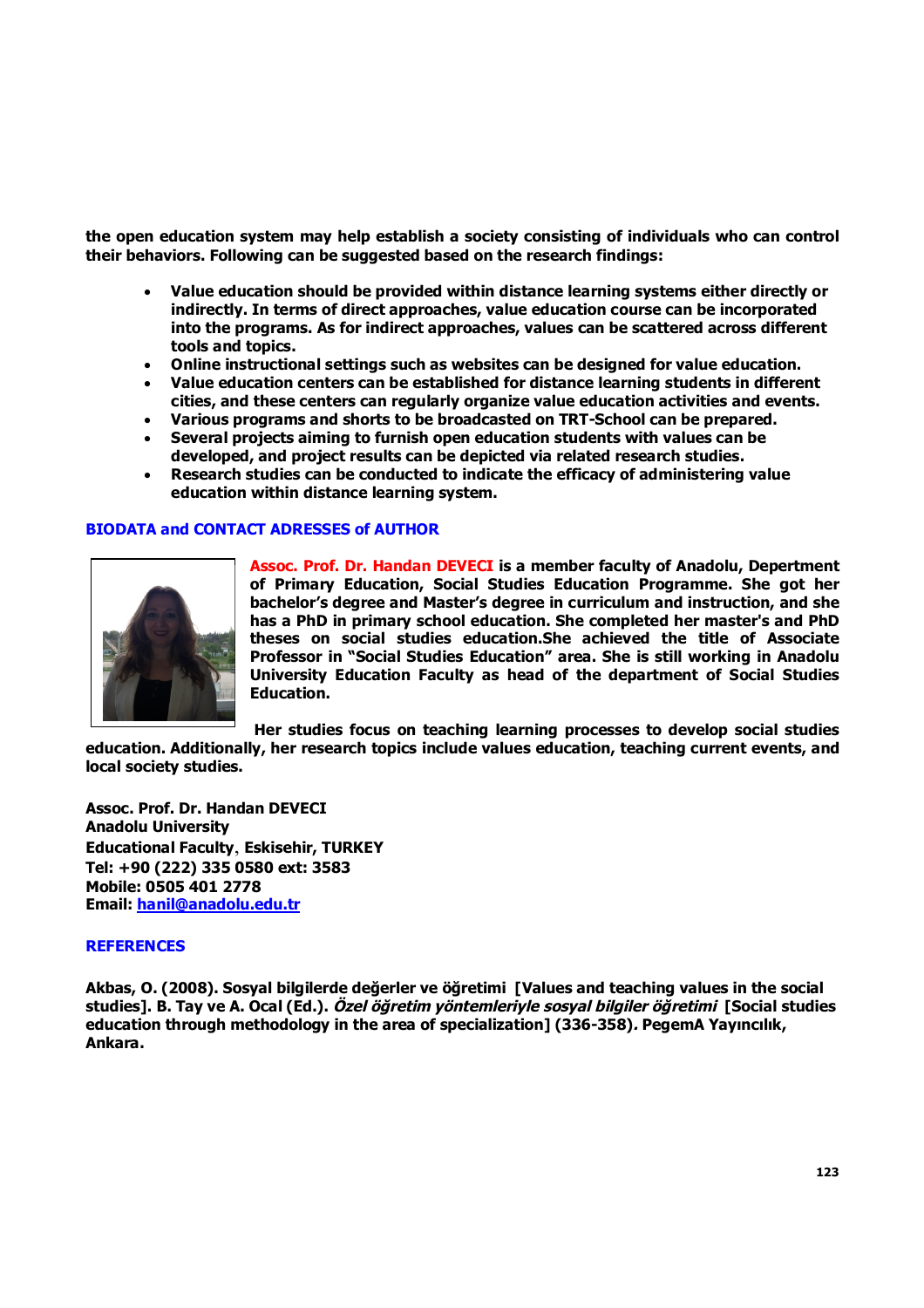**Akbas, O. (2009). İlköğretim okullarında görevli branş öğretmenlerinin değer öğretimi yaparken kullandıkları etkinlikler [Values education activities used by branch teachers in primary schools]. 2004 ve 2007 yıllarına ilişkin bir karşılaştırma [A comparison between 2004 and 2007].** *Kastamonu Eğitim Dergisi,* **17(2), 403-414.**

**Anadolu University (2014). The open and distance education system. Retrieved on February 7, 2014, fromhttp://www.anadolu.edu.tr/tr/uzaktan-egitim-sistemi**

**Balci, A.; & Yanpar Yelken T. (2013). İlköğretim sosyal bilgiler programında yer alan değerler ve değer eğitimi uygulamaları konusunda öğretmen görüşleri [Teachers' opinions about the values in primary education social studies curriculum and values education].** *Kırşehir Eğitim Fakültesi Dergisi,* **14(1), 195-213.**

**Baloglu, M., & Balgamis, E. (2005). İlköğretim ve ortaöğretim yöneticilerinin öz-değerlerinin betimlenmesi: Tokat ili örneği [The description of self-values among primary-and-high school administrators: Tokat province example].** *Değerler Eğitimi Dergisi,* **3(10), 19-31.**

**Baydar, P. (2009). İlköğretim beşinci sınıf sosyal bilgiler programında belirlenen değerlerin kazanım düzeyleri ve bu süreçte yaşanılan sorunların değerlendirilmesi [The level of value acquisition which is determind in fifth grade primary school and the evaluation of the problems which are encountered in that process]. Yayınlanmamış yüksek lisans tezi. Çukurova Üniversitesi, Adana.**

**Bozkaya, M. (2006). Görüntülü konferans uygulamalarında öğrenen–öğretici etkileşimi: Öğreticiler açısından değerlendirme [Learner-to-instructor interaction in video conference applications: instructors' perceptions].** *Anadolu Üniversitesi Sosyal Bilimler Dergisi,* **6(1), 53-74***.*

*Collins English Dictionary* **(1991). Glasgow: Harper Collins.**

**Cengelci, T. (2010). A Case study regarding values education in the fifth grade social studies course in primary education. Unpublished PhD. thesis. Andolu University, Eskisehir.**

**Demiray, E. (2010).** *Kadın eğitimi ve uzaktan eğitim* **[Women's education and distance education]. Efil Yayınevi, Ankara.**

**Deveci, H., & Ay, Selanik, T. (2009). Values in daily life according to diaries of primary school students.** *The Journal of International Social Research,* **2(6), 167-181.**

**Deveci, H., Gultekin, M., & Gurdogan, O. (2009). Çocuktan çocuğa öğretim yaklaşımı ile değer eğitimi [From child to child approach to teaching the value of education].** *IV. Sosyal Bilimler Eğitimi Kongresi.*

**Doganay, A. (2009). Değerler eğitimi [Values education]. C. Öztürk (Ed.)***Sosyal bilgiler öğretimi* **[Social Studies Teaching]. (225-256). Ankara: PegemA Yayıncılık, Ankara.**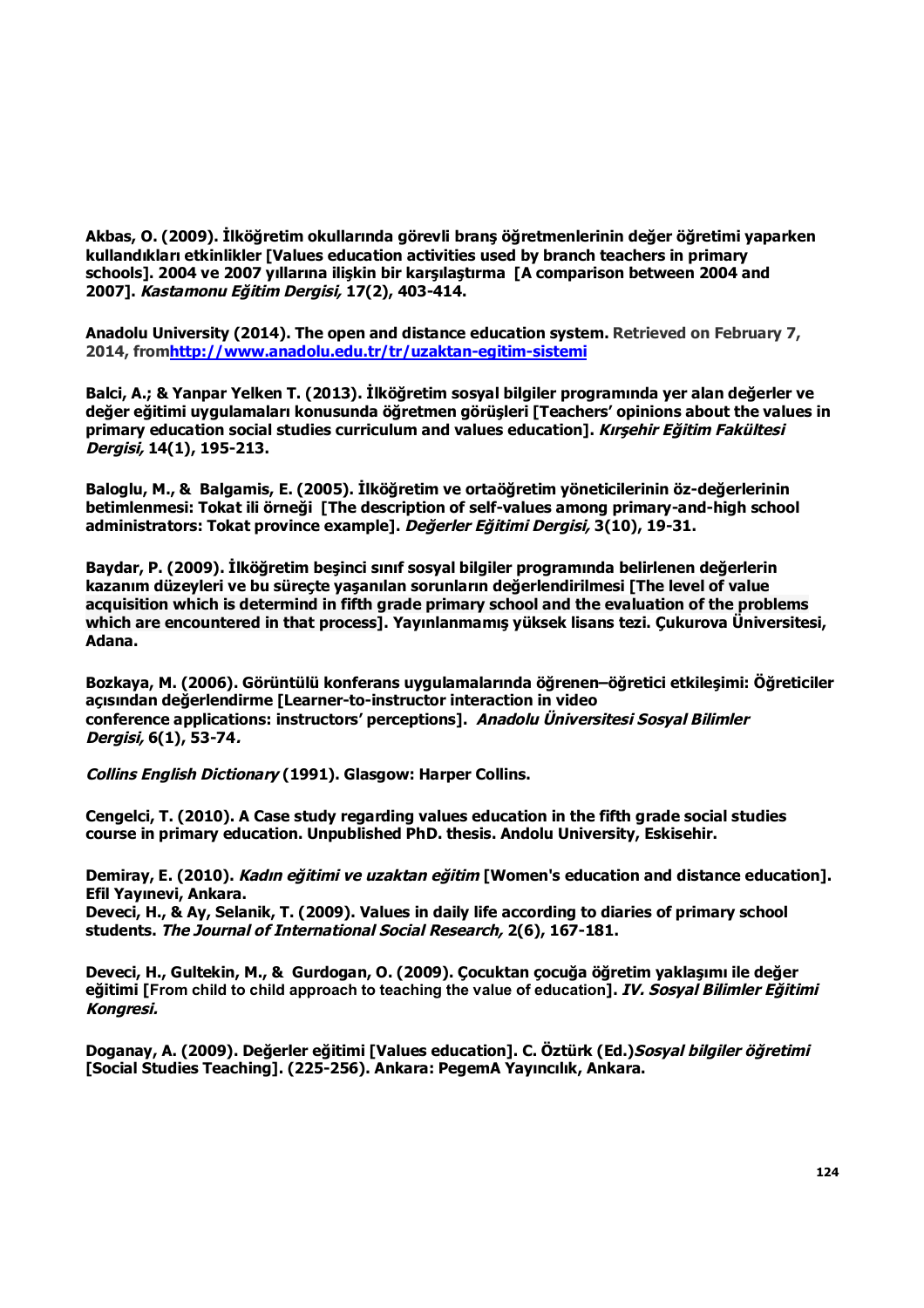**Durkheim, E. (2004).** *Ahlâk eğitimi [Moral education].* **(Çev. O. Adanır), Dokuz Eylül Yayınları, Izmir.**

**Husu, J., & Tirri, K. (2007). Developing whole school pedagogical values-a case of going through the ethos of good schooling.** *Teaching and Teacher Education,* **23, 390-401.**

**Kaltsounis, T. (1987).** *Teaching social studies in the elementary school the basics for citizenship.* **New Jersey: Englewood Cliffs.**

**Keskin, Y. (2008). Türkiye'de sosyal bilgiler öğretim programlarında değerler eğitimi: Tarihsel gelişim, 1998 ve 2004 programlarının etkililiğinin araştırılması [Values education in social studies teaching curricula in Turkey: Historical development, researching effectiveness of 1998 and 2004 curricula]. Yayınlanmamış doktora tezi. Marmara Üniversitesi, İstanbul.**

**Koknel, O. (2007).** *Çatışan değerlerimiz* **[***Our conflicting values***]. Istanbul: Altın Kitaplar.**

**Koksoy, M. (2004). Yükseköğretimde örgün eğitimle e-eğitimin karşılaştırılması [Comparision between class room education and e-education].** *Bilig,* **30, 1-8.**

**Kus, D. (2009). İlköğretim programlarının örtük programın ve okul dışı etmenlerin değerleri kazandırma etkililiğinin 8. sınıf ilköğretim öğrencilerinin ve öğretmenlerinin görüşlerine göre incelenmesi [Analysis of primary school curricula, hidden curriculum and out-of-school-sources about gaining values according to 8th grade school students and teachers opinion]. Yayınlanmamış yüksek lisans tezi, Yıldız Teknik Üniversitesi, İstanbul.**

**Miles, M. B., & Huberman, A. M. (1994).** *An expanded sourcebook qualitative data analysis.* **Thousand Oaks, California: Sage Publications.**

**Milli Eğitim Bakanlığı (2010). 18. Millî Eğitim Şûrası kararları [18th National Education Council decisions]. Retrieved on April 2, 2014, from http://www.meb.gov.tr/duyurular/duyurular2010/ttkb18Sura\_kararlari\_tamami.pdf**

**Quisumbing, L. R., & de Leo, J. (2005). Learning to Do: Values for Learning and Working Together in A Globalized World. Report prepared by The Asia Pasific Network for International Education and Values Education in Partnership with UNESCO-UNVEOK International Centre for Technical and Vocational Education and Training Sourcebook. Bonn, Germany,**

**Shea, K. (2003). Making the case for values/character education: A brief review of the literature.** *Living Values Education.* **Retrieved on February 8, 2008, from http://livingvalues.net**

**Sivaswaroop, P. (2009). Ethical and value sensitization through open and value and value sensitization through open and distance learning.** *Turkish Online Journal of Distance Education-TOJDE,* **10(3).**